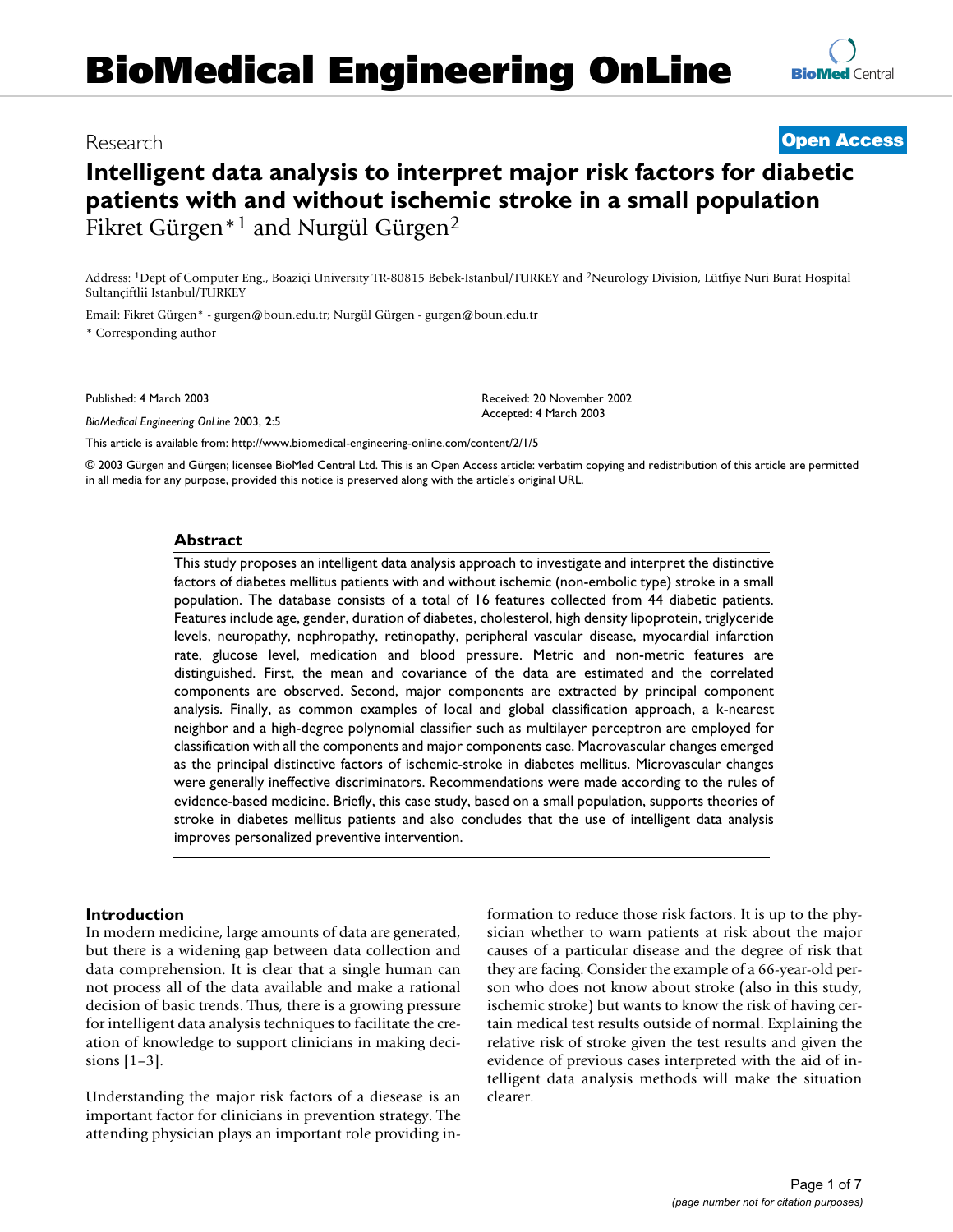Stroke is an important health issue worldwide and expressing and interpreting risk factors provides vital epidemiological information [4–13]. This study discusses a computational method for highlighting the major risk factors of a small population of diabetic patients with and without non-embolic stroke by performing dependency analysis with local and global classification aspects. For this purpose, the follow-up data of 22 diabetic patients with ischemic stroke (non-embolic) and 22 diabetic patients without stroke were collected over several years [6]. Average population age was  $66.2 \pm 9.9$  For the stroke group, age was  $66.2 \pm 9.9$  (mean and s.d.) years and  $61 \pm$ 6.1 (mean and s.d.) years for the control group. Diabetes mellitus (DM) is diagnosed by a fasting glucose level higher than 140 mg/dl and random glucose levels higher than 200 mg/dl in repeated measurements. The study population of 44 patients was chosen with these glucose levels. Then, a set of tests were applied to construct the parameters of each feature vector. The tests include age, gender, duration of diabetes, cholesterol, high density lipoprotein (HDL), triglycerides levels, neuropathy, nephropathy, retinopathy, peripheral vascular disease, myocardial infarction rate, fasting and random glucose levels (FGL and RGL), medication, and systolic and diastolic blood pressures. The feature vectors thus contain both metric and nonmetric components. For example, a blood cholesterol level test is a metric component that can be processed with mathematical operations. On the other hand, retinopathy is a nonmetric component that provides a nominal scale to label or to identify retinal conditions.

This article discusses a limited number of cases of stroke in diabetic patients with primary risk factors for which preventive measures exist. Our purpose is to use existing knowledge for developing prevention strategies based on evidence-based medicine [13] that fit the patient and comply with current scientific concepts. Thus, this system transforms data into biomedical information that, together with expert knowledge, is helpful for decision making in patient care.

# **A small population study: Diabetic patients with and without non-embolic stroke**

Using various diagnostic tests and searching for evidence of disease are generally routine for monitoring patients with diabetes mellitus (DM), and are also critical for patients [4,5]. Measuring major risk factors of ischemic stroke in patients with DM can also provide reasons for the attending physician to initiate preventive measures adapted to particular case. Typical microvascular complications are neuropathy, nephropathy, retinopathy; macrovascular complications are coronary artery diseases (CAD), and peripheral vascular diseases (PVD) [6,7]. Abnormal test results of cholesterol, HDL, triglycerides levels, FGL and RGL and sistolic and diastolic blood

pressures are considered risk factors of nonembolicischemic stroke for DM patients [5–12]. Various studies have addressed the relationship between DM and stroke, and the probable risk factors [4–12]. Even though ischemic cerebravascular events are generally caused by macrovascular changes [7–9], in DM the cerebral ischemia is caused by small artery occlusion [6]. In DM, age, hypertension, MI, PVD are the known risks of stroke [4,5] but few studies are available to indicate the relationship between neuropathy, nephropathy, retinopathy, and stroke.

Means, standard deviations and correlations are estimated from the observed population. It is known that small sample sizes reduce the statistical power of the study and generally result in wide confidence interval of estimated parameters. Thus, identical studies on larger samples may identify more important differences that have gone undetected here. Also, deviation from the normal may cause errors in parameter estimations. As compensation for the small size of the study population, we first observe the statistics with an assumption of normal distribution, then attempt to employ nonparametric classification techniques such as k-NN and MLP with the jackknife method. Although there exist ways of checking the fit: for example, how well the normality of distribution for each component can be evaluated by various means such as the Kolmogorov-Smirnov test, our aim is to build a decision support mechanism. Regardless of the limitations imposed by technical artifacts and sample size constraints, our results describe several important findings that emerged from this preliminary investigation.

Mean and standard deviation of metric components: cholesterol, HDL, triglycerides levels, FGL and RGL, and systolic and diastolic blood pressures are presented in Table [1](#page-2-0). Correlation estimates of pairwise relationships of the components were calculated, as presented in Tables [3](#page-3-0) and [4.](#page-3-1) Nonmetric components were counted as the percentage of existing or nonexisting cases, as given in Table [2](#page-2-1).

### **Investigating principal factors of data**

Among the factor analysis methods [13–16], principal component analysis (PCA) is used to obtain independent factors from data. PCA is based on obtaining eigenvalues and eigenvectors from the covariance matrix of data. The covariance matrix is transformed into a diagonal matrix by applying an orthogonal transformation, with the factors arranged in relative order of importance. The estimation of the covariance matrix,  $\hat{y}$  is

$$
\hat{\Sigma} = \frac{1}{n} \Sigma (x - \mu) (x - \mu)^T (1)
$$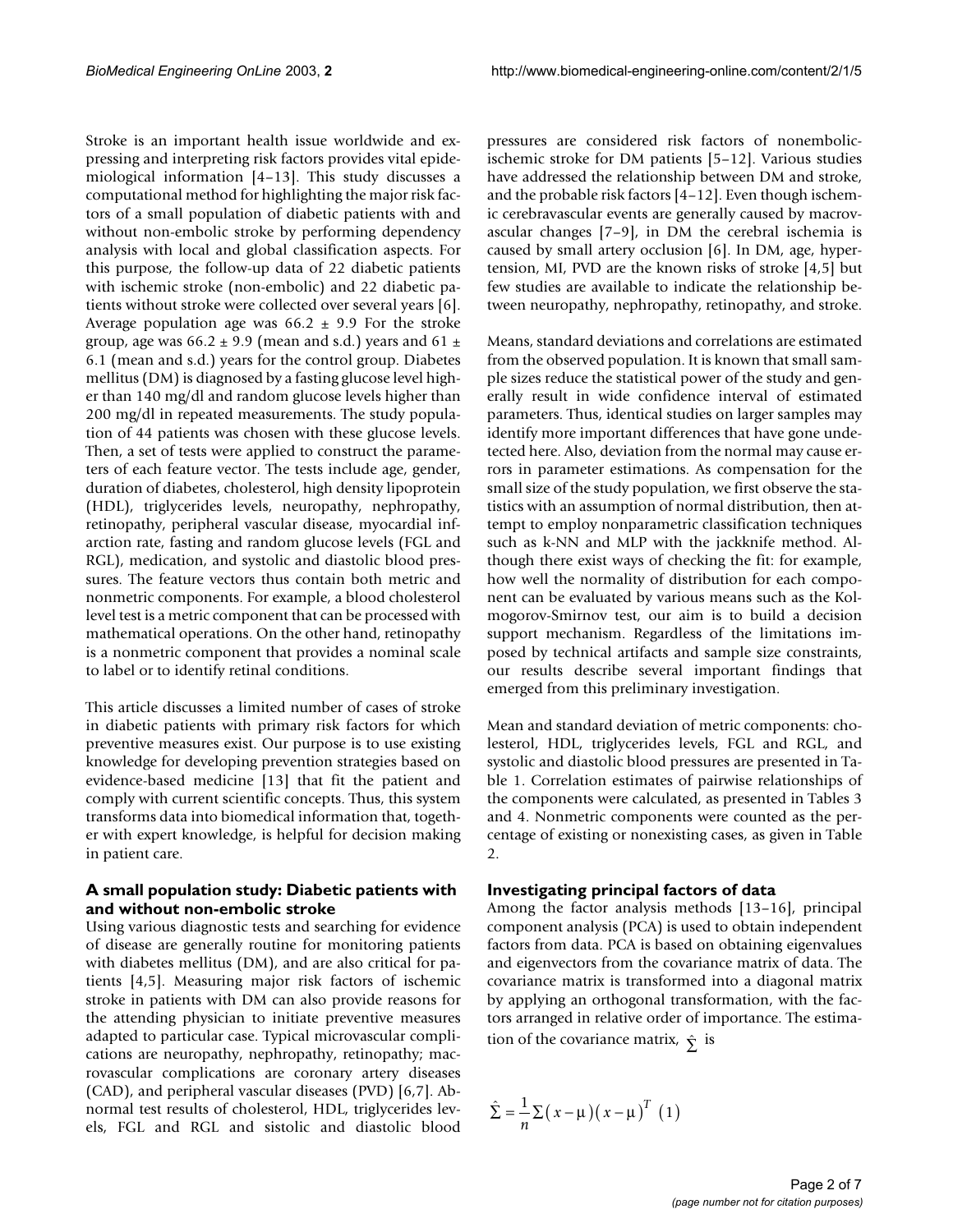|                  | <b>Ischemic stroke</b> |          | No stroke |          |
|------------------|------------------------|----------|-----------|----------|
|                  | Mean                   | St. Dev. | Mean      | St. Dev. |
| Age              | 66.2                   | 9.9      | 61        | 6.1      |
| Cholesterol      | 203.4                  | 54.5     | 217.8     | 50.9     |
| Triglyceride     | 150.5                  | 97.8     | 1556.0    | 89.9     |
| <b>HDL</b>       | 41.0                   | 6.5      | 44.1      | 6.8      |
| <b>RGL</b>       | 206.6                  | 86.2     | 196.2     | 53.0     |
| <b>FGL</b>       | 187.3                  | 75.3     | 180.3     | 62.5     |
| <b>Systolic</b>  | 143.6                  | 26.3     | 143.2     | 14.6     |
| <b>Diastolic</b> | 83.6                   | 12.9     | 85        | 11.0     |
| DM (month)       | 97.9                   | 91.I     | 186.3     | 87.7     |

<span id="page-2-0"></span>**Table 1: Statistics of metric components of DM patients with and without ischemic stroke**

<span id="page-2-1"></span>**Table 2: Statistics of non-metric components of DM patients with and without ischemic stroke**

|                 | first class           | second class          |
|-----------------|-----------------------|-----------------------|
| Gender          |                       |                       |
| Female          | 6(%27.3)              | $8(\text{\%}36.4)$    |
| Male            | $16(\frac{872.7}{8})$ | $14(\%63.6)$          |
| <b>Medicine</b> |                       |                       |
| <b>Used</b>     | 11(%50)               | $17(\frac{877.3}{8})$ |
| Not used        | 11(%50)               | 5(%22.7)              |
| Neuropathy      |                       |                       |
| <b>Exist</b>    | $15$ (%68.2)          | $19(\%86.3)$          |
| <b>Nonexist</b> | $7$ (%31.8)           | 3(X13.7)              |
| Nephropathy     |                       |                       |
| Exist           | $7$ (%31.8)           | 9(%40.9)              |
| <b>Nonexist</b> | $15(\%68.2)$          | $13(\%59.1)$          |
| <b>PVD</b>      |                       |                       |
| Exist           | $6(\frac{827.3}{8})$  | $7$ (%31.8)           |
| <b>Nonexist</b> | $16(\frac{872.7}{4})$ | $15$ (%68.2)          |
| Retinopathy     |                       |                       |
| Exist           | 4(X18.2)              | $2(\%9.1)$            |
| <b>Nonexist</b> | $18$ (%81.8)          | 20(%90.9)             |
| <b>MI</b>       |                       |                       |
| Exist           | 4(X18.2)              | 1(%4.5)               |
| <b>Nonexist</b> | $18(\%81.8)$          | 21( %95.5)            |

Here, the x<sub>I</sub>'s are constituent vectors for sample space, and  $\hat{\mu}$  is the mean value. PCA compresses information to eigenvalues,  $\lambda_1, \lambda_2, ..., \lambda_n$  and eigenvectors,  $u_1, u_2, ..., u_n$  of  $\hat{\Sigma}$ . The matrix  $x^T u_i$  and the eigenvectors  $u_i$ ,  $i = 1,...,p$  are needed for recovering data. The reconstruction error R2 is due to the neglecting small eigenvalues:

$$
R^{2} = trace[D] - trace[D_{M}] = \sum_{n=M+1}^{N} \lambda_{n}
$$
 (2)

where D is the diagonal eigenvalue matrix and  $\mathbb{R}^2$  is the error arising from the eigenvalues  $λ_{n}$ , i = M + 1, ... N that are left out.

By PCA analysis of all components, we find the first macrovascular components of Table [1](#page-2-0): cholestrol, trigliseride, glucose, and blood pressures to be the principal components. From a decision making point of view, we observe that these components are the most informative with regard to in the population study. In fact, this finding confirms the reports of major risk factors reported in the literature [4–13]. Among the other components, age and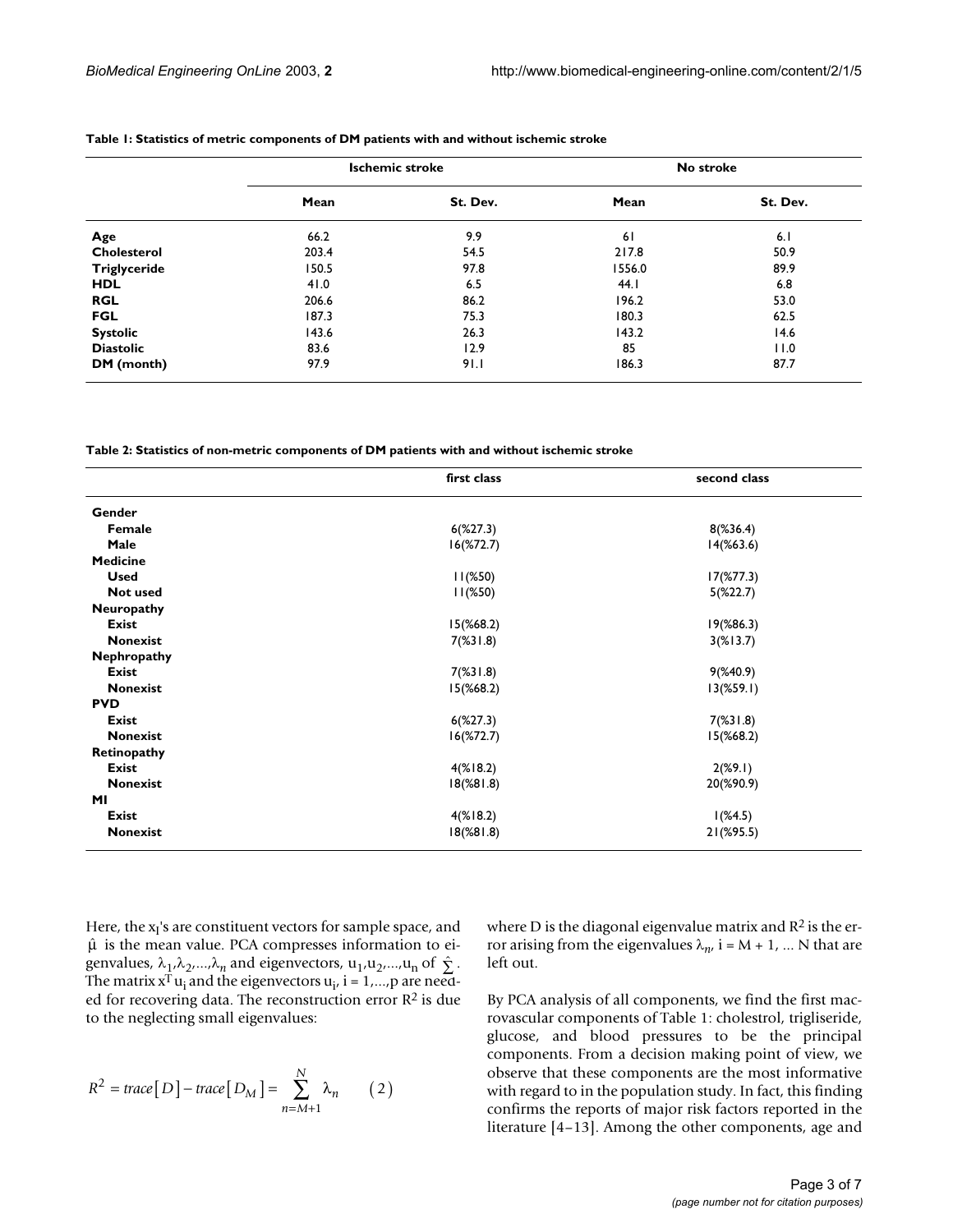|          | <b>All Components</b> | <b>Principle Components</b> |  |
|----------|-----------------------|-----------------------------|--|
|          | % for total           |                             |  |
| $k = 1$  | 52.23                 | 52.3                        |  |
| $k = 3$  | 65.9                  | 65.9                        |  |
| $k = 5$  | 68.2                  | 68.2                        |  |
| $k = 7$  | 63.6                  | 63.6                        |  |
| $k = 10$ | 68.2                  | 68.2                        |  |
| $k = 20$ | 63.6                  | 63.6                        |  |
| $k = 40$ | 29.5                  | 29.5                        |  |

#### <span id="page-3-0"></span>**Table 3: Results of k-NN method**

<span id="page-3-1"></span>**Table 4: Results of MLP method**

| Epsilon = $0.1$ alpha = $0.8$ iteration = $10000$ |                  |  |  |  |
|---------------------------------------------------|------------------|--|--|--|
| Number of units (k)                               | Success rate (%) |  |  |  |
|                                                   | 60               |  |  |  |
|                                                   | 66               |  |  |  |
|                                                   | 65               |  |  |  |

gender are designated during data collection and have less information. Microvascular changes, neuropathy, nephropathy, retinopathy, are also assessed by only two distinctive levels (existence-nonexistence) to show the subgroups of DM subjects. Thus, they too have limited information that can be used for decision making. PCA is found to be valuable for summarizing the trends of features of high-risk patients with DM.

# **Decision making by principal factors**

It is known that there is no standard approach to establish the optimum decision criteria for a generic problem. Nonparametric classification approaches [19–22] overcome the difficulty of accurate estimation of underlying distributions from small population size. These approaches are used without the assumptions about the form of the density function. Their decision procedures bypass probability estimation and go directly to decision functions. Due to the small population, we here employ nonparametric techniques instead of parametric ones such as K-Means, vector quantization (VQ) and gaussian mixture model (GMM) which, otherwise, are very useful with the large population. Fuzzy modeling methods could be used to also enhance the decision ability [23].

Among various nonparametric techniques, we choose a local k-NN and a global polynomial classifier, MLP. The concept of locality and globality is related to the location

of information that is extracted for class decision. The k-NN rule employs local information, in contrast, an MLP extracts global information.

It is known that the nearest neighbor in the feature space gives the half of the classification information obtained by the Bayes classifier [19]. On the other hand, polynomials have excellent properties as classifiers. Thus, polynomial classifiers are universal approximators relative to the optimal Bayes classifier [20]. Typical polynomial classifiers have either been based on either statistical methods or minimizing a mean-squared error criterion. The focus has been on linear and second-degree polynomial classifiers, but both of these methods traditionally have had limitations. Classical statistical methods estimate the mean and covariance for a parametric model [19–22]. These methods with a large number of features or multivariables lead to large intractable problems [17,18].

With the k-NN rule, the class decision of an unknown sample is based on the majority of the nearest k samples. In other words, a local voting process decides the class of the unknown by the highest vote. This is, in fact, an approximation of Bayes Decision Theory in a local environment [19]. This process can further be extended to weighted voting and gaussian weighted voting (Parzen window). To recognize pattern v, k minimum distance samples are computed among all the samples. The dis-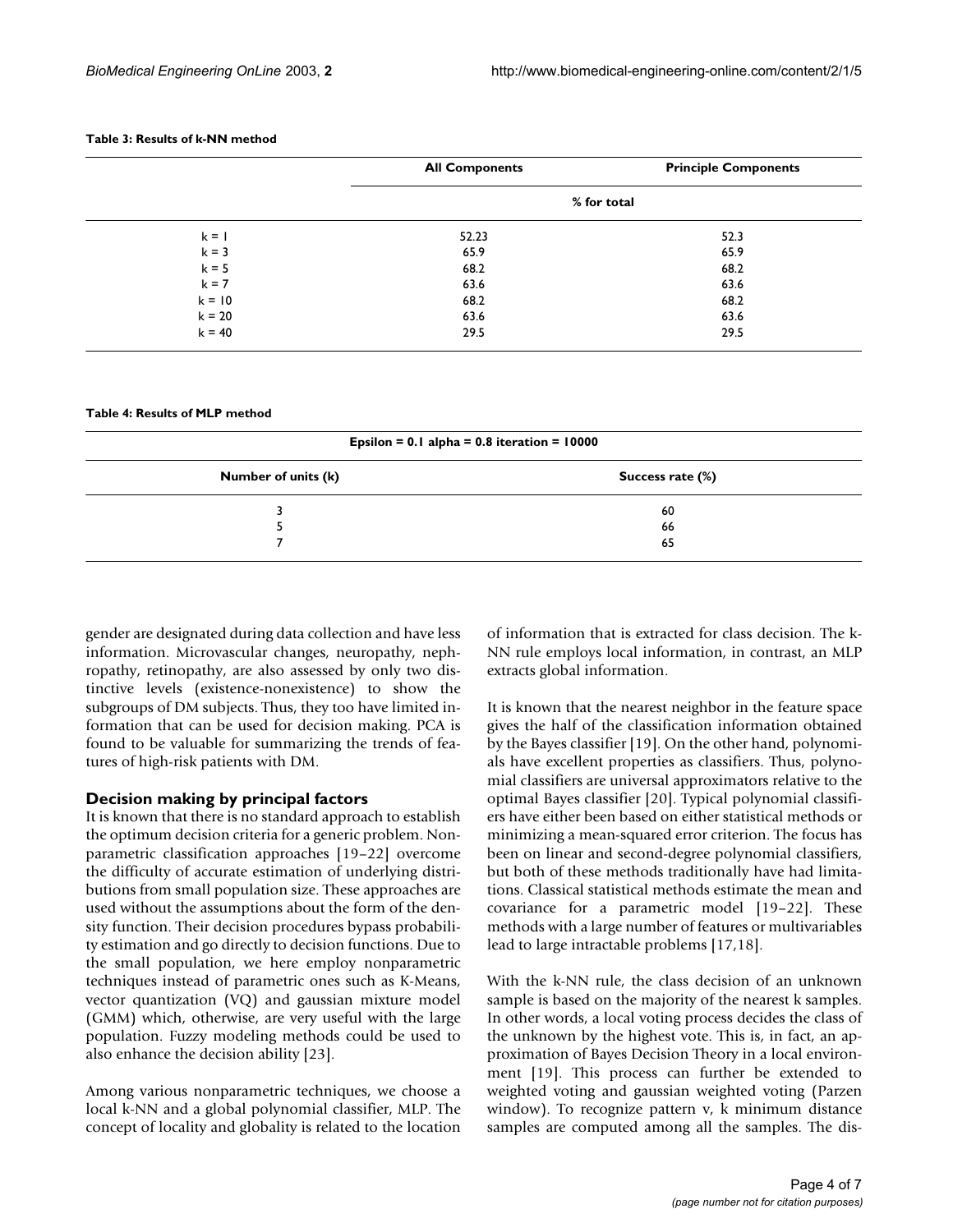

**Figure 1 Distinctive risk factors of DM patients with and without stroke**

tance can be computed by various norms: minkowskinorm-based distances, e.g. euclidian as second order, covariance-based distance or mahalonobis, entropybased distance or kullback-leibler distances. The simplest and the most suitable process for a small sample size is the euclidian metric, which is defined as

$$
dj = |v - v_j|^2 = (v - v_j)^T (v - v_j)
$$
 (3)

where dj defines the distance between patterns v and v<sub>j</sub>. The k-NN rule classifies v by assigning it a label that is the most frequently represented among the k nearest samples:

$$
\text{ki} = \max \left\{ \mathbf{k}_1, \dots, \mathbf{k}_L \right\} \times \in \mathbf{w}_i \quad \text{(4)}
$$

 $k_1 + ... + k_L = k$ 

Here,  $k_i$  is the number of neighbors belong to class  $w_i$  (i = 1,....L) class among the k nearest neighbors.

The global MLP [22] is a parallel, feedforward structure that consists of input, output, and hidden layers. Each layer has sigmoidal units interconnected through weight connections. The MLP is trained with a supervised back propagation (BP) algorithm to efficiently compute partial derivatives of an approximating function  $F(w; x)$ . The network has an adjustable weight vector, w, that is computed with respect to all training data for a given value of input vector x and output vector y. The weights are adjusted to fit a set of surfaces to the input space. The surfaces are constructed with sigmoids by using the best linear regression concerning the cluster membership. The mean square (MSE) (Eq. 5) error function, which is the difference between the network's output and the supervisor output, is minimized to find the cluster membership:

$$
MSE = \sum_{q} \left( y_q - F(w; x_q) \right)^2 \tag{5}
$$

In k-NN rule, an arbitrary discriminant function is constructed for class decision. The nearest neighbor contributes the half of the classification information. An MLP can generate any nonlinear discriminant function of input by incorporating multiple constraints. Each sigmoidal unit contributes to the global discriminant function by a linear constraint.

# **Results**

The study population contains data relating to 44 diabetic patients' collected by neurology specialists. The data have a total of 16 metric and non-metric components. The computer-based system uses two stages: first, the PCA method reduces the features to seven dimensions. The best discriminators for class membership are then searched by nonparametric classifiers, k-NN and MLP. Multi-parameter classifiers were found to significantly improve upon the classification performance of single parameter designs. Instead of single parameter based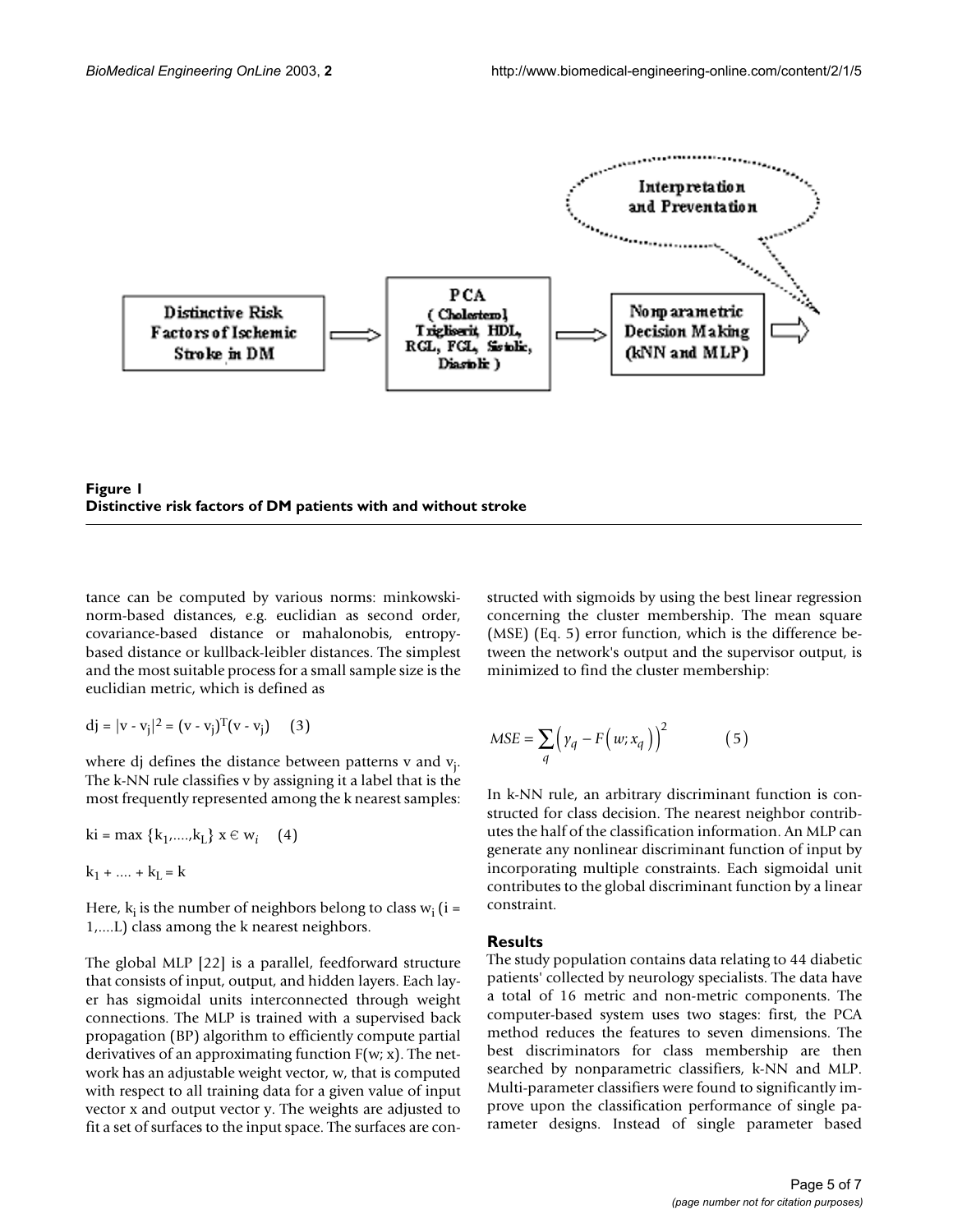

Trigliserit -RGL-cholesterol data stroke(x) vs nonstroke(o)

conclusions, we employed the decision produced by major risk factors. The method gives the study stronger arguments on the distintive factors. The small sample population size has an acknowledgable potential effect on the statistical power of the study, but we use classification techniques like k-NN and MLP to help overcome this drawback.

The results are shown in Table [3](#page-3-0) and Table [4](#page-3-1). In case of k-NN, training and test sample sets are equivalent. An average classification score of 68.2% is obtained for k-NN. But in the case of MLP, we implement an hold-n-out method (jacknife, cross-validation) which is proven to be the most common method of network construction and validation, train-and-test, in cases where data are scarce. Test results are repeated with different sets using 10 test datum points and the remaining data for training. The average performance of five MLP experiments is found to be 66%. Both classifiers identify the macrovascular changes as the best discriminators for this case study of stroke.

Figure 2 shows the component clusters and clearly provides a convincing picture to the physician and patients as the end-users. This easy-to-use graphic offers users information about the limits of the major risk factors.

# **Discussions and Conclusion**

The aim of this study is to support physicians with intelligent data analysis techniques by providing what may be thought of as an indirect assistance tool. This paper presents a computer-based decision support system for physicians to improve prevention measures for ischemic stroke in DM patients. PCA helps to identify the basic trends that distinguish two cases: ischemic stroke and no stroke in DM. In this study, major distinctive factors are found to be cholesterol, triglycerides level, fasting and random glucose levels (FGL and RGL), and systolic and